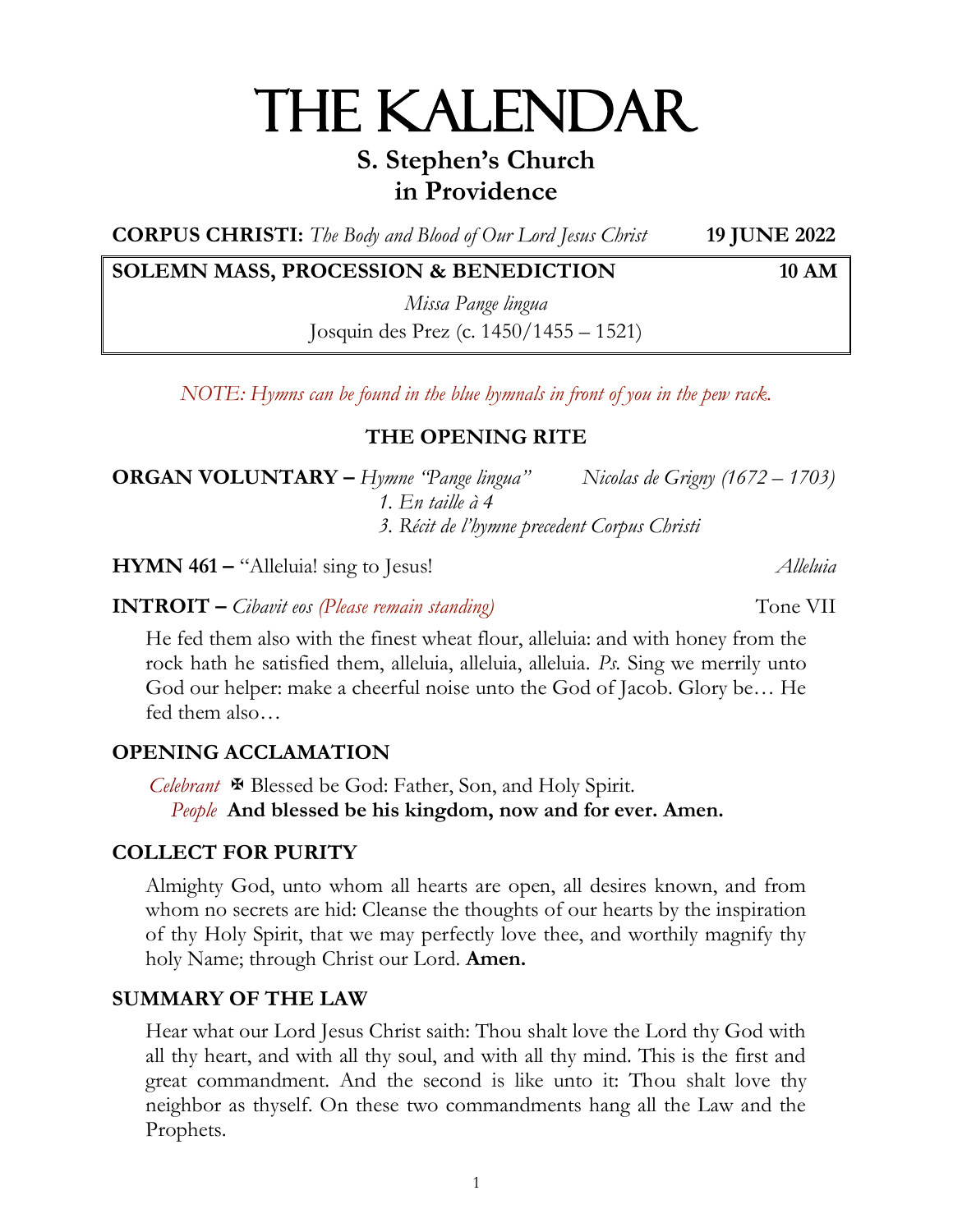#### **KYRIE ELEISON**

#### **GLORIA IN EXCELSIS**

Gloria in excelsis Deo, et in terra pax hominibus bonae voluntatis. Laudamus te, benedicimus te, adoramus te, glorificamus te, gratias agimus tibi propter magnam gloriam tuam, Domine Deus, Rex coelestis, Deus Pater Omnipotens. Domine Fili unigenite Jesu Christe; Dominus Deus Agnus Dei, Filius Patris, qui tollis peccata mundi, miserere nobis. Qui tollis peccata mundi, suscipe deprecationem nostram. Qui sedes ad dexteram Patris, miserere nobis. Quoniam tu solus sanctus; tu solus Dominus; tu solus altissimus, Jesu Christe, cum sancto Spiritu,  $\mathbb F$  in gloria Dei Patris. Amen.

Kyrie eleison. *Lord, have mercy upon us.* Christe eleison. *Christ, have mercy upon us*. Kyrie eleison. *Lord, have mercy upon us.* 

> *Glory be to God on high, and on earth peace, good will towards men. We praise thee, we bless thee, we worship thee, we glorify thee, we give thanks to thee for thy great glory, O Lord God, heavenly King, God the Father Jesus Christ; O Lord God, Lamb of God, Son of the Father, that takest away the sins of the world, have mercy upon us. Thou that takest away the sins of the world, receive our prayer. Thou that sittest at the right hand of God the Father, have mercy upon us. For thou only art holy; thou only art the Lord; thou only, O Christ, with the Holy Ghost, art most high*  $\blacktriangleright$  *in the glory of God the Father. Amen.*

#### **COLLECT OF THE DAY** *(Of the Holy Eucharist)*

*Celebrant* The Lord be with you. *People* **And with thy spirit.** *Celebrant* Let us pray.

God our Father, whose Son our Lord Jesus Christ in a wonderful Sacrament hath left unto us a memorial of his passion: Grant us so to venerate the sacred mysteries of his Body and Blood, that we may ever perceive within ourselves the fruit of his redemption; who liveth and reigneth with thee and the Holy Spirit, one God, for ever and ever. **Amen.**

#### **THE LITURGY OF THE WORD**

#### **OLD TESTAMENT READING –** *Genesis 14:18-20 (Please be seated)*

And Melchiz′edek king of Salem brought out bread and wine; he was priest of God Most High. And he blessed him and said, "Blessed be Abram by God Most High, maker of heaven and earth; and blessed be God Most High, who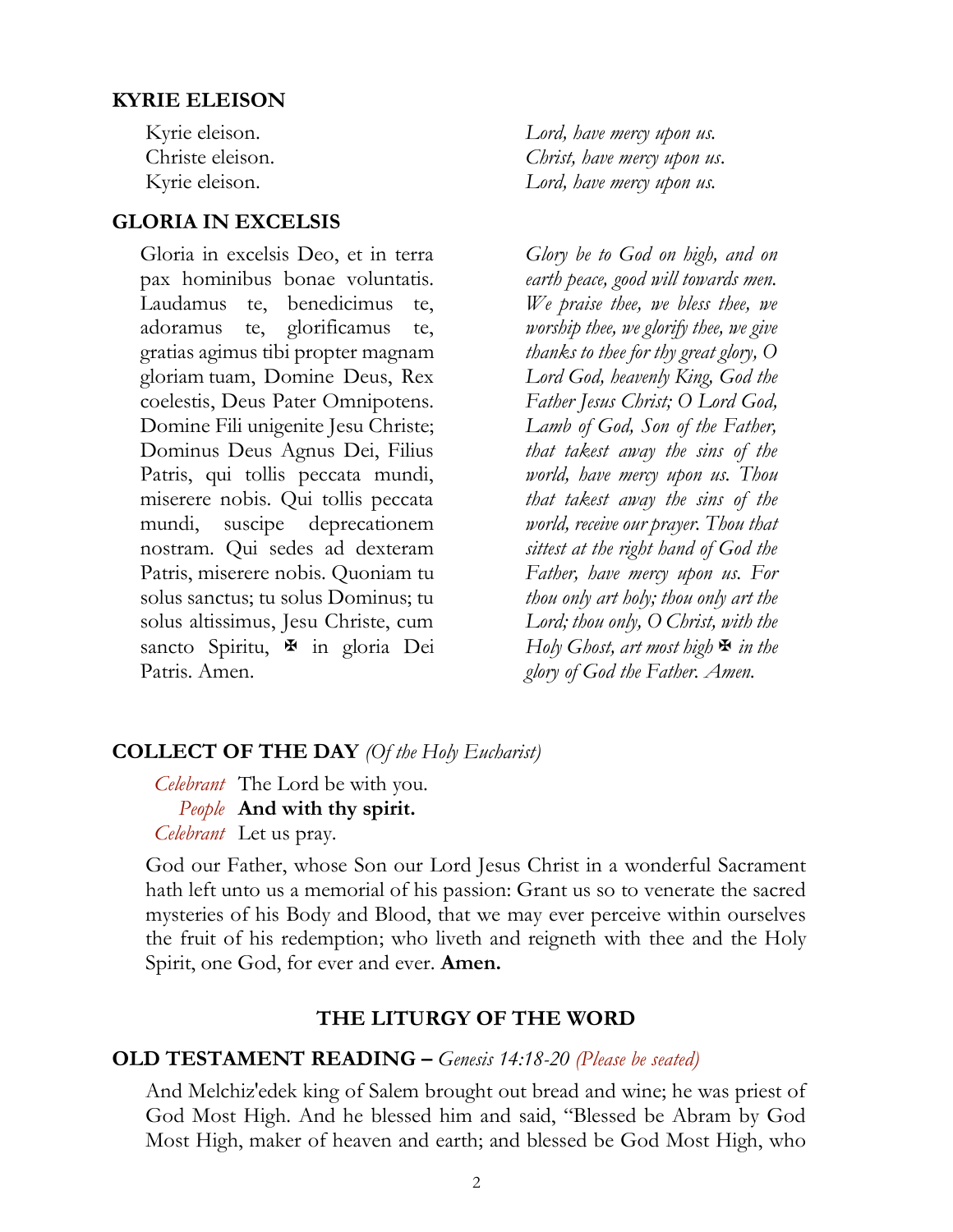has delivered your enemies into your hand!" And Abram gave him a tenth of everything.

*Reader* The Word of the Lord. *People* **Thanks be to God.**

### **GRADUAL** – *Oculi omnium (Please remain seated)* Tone V

The eyes of all wait upon thee, O Lord: and thou givest them their meat in due season. *V.* Thou openest thy hand: and fillest all things living with plenteousness.

# **EPISTLE READING –** *1 Corinthians 11:23-26*

For I received from the Lord what I also delivered to you, that the Lord Jesus on the night when he was betrayed took bread, and when he had given thanks, he broke it, and said, "This is my body which is for you. Do this in remembrance of me." In the same way also the cup, after supper, saying, "This cup is the new covenant in my blood. Do this, as often as you drink it, in remembrance of me." For as often as you eat this bread and drink the cup, you proclaim the Lord's death until he comes.

*Subdeacon* The Word of the Lord. *People* **Thanks be to God.**



*V.* My flesh is meat indeed, and my Blood is drink indeed: he that eateth my Flesh and drinketh my Blood, dwelleth in me, and I in him. **Alleluia.**



# **THE HOLY GOSPEL –** *Luke 9:11b-17*

- *Deacon* The Lord be with you.
- *People* **And with thy spirit.**
- *Deacon*  $\cdot$  **The Holy Gospel of our Lord Jesus Christ according to Luke.**

# *People* **Glory be to thee, O Lord.**

And Jesus welcomed them and spoke to them of the kingdom of God, and cured those who had need of healing. Now the day began to wear away; and the twelve came and said to him, "Send the crowd away, to go into the villages and country round about, to lodge and get provisions; for we are here in a lonely place." But he said to them, "You give them something to eat." They said, "We have no more than five loaves and two fish—unless we are to go and buy food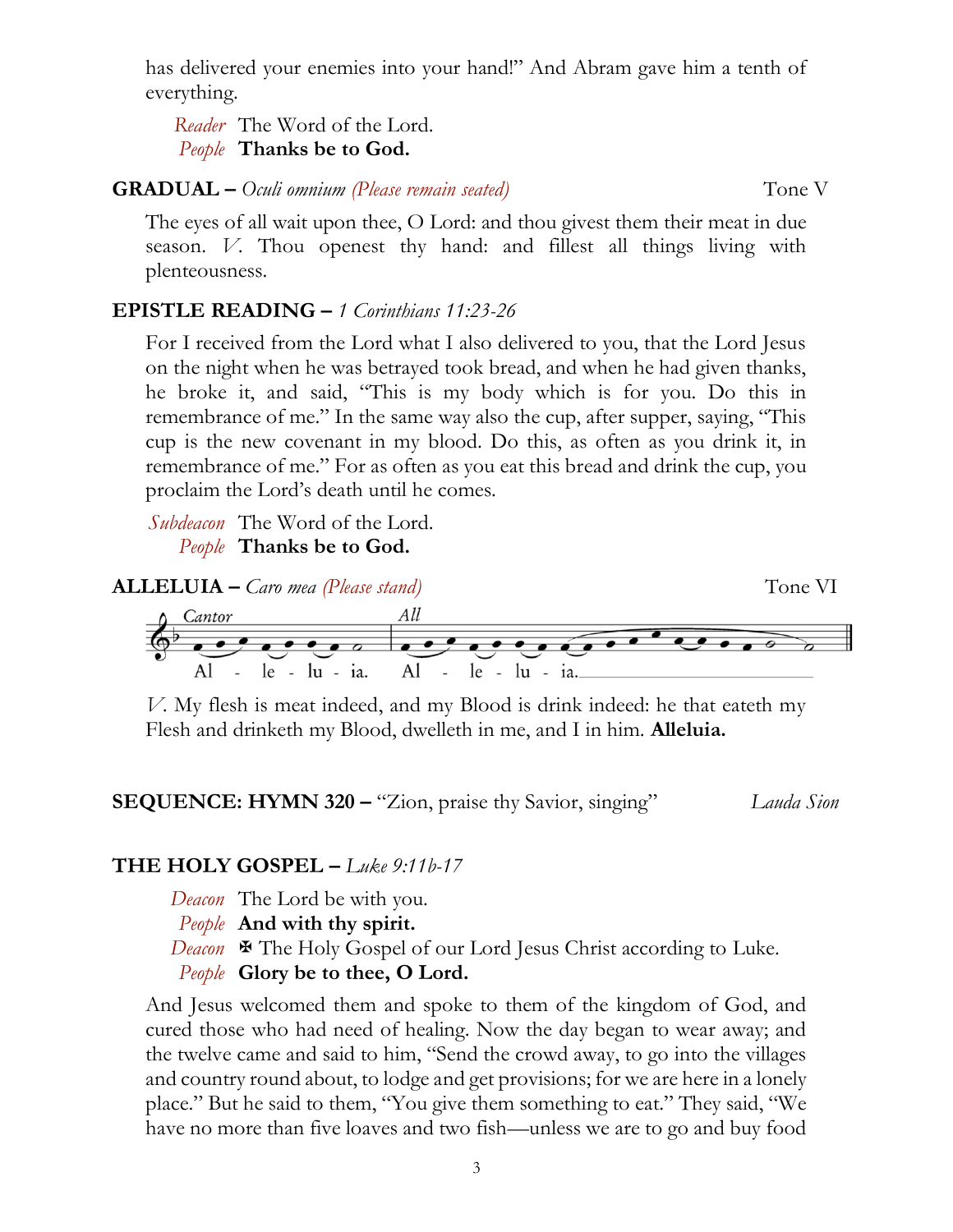for all these people." For there were about five thousand men. And he said to his disciples, "Make them sit down in companies, about fifty each." And they did so, and made them all sit down. And taking the five loaves and the two fish he looked up to heaven, and blessed and broke them, and gave them to the disciples to set before the crowd. And all ate and were satisfied. And they took up what was left over, twelve baskets of broken pieces.

*Deacon* The Gospel of the Lord. *People* **Praise be to thee, O Christ.**

#### **SERMON** Fr. Straley

| <b>THE NICENE CREED</b> (Please stand)                                                                                  | Hymnal S-103 (front portion of hymnal) |
|-------------------------------------------------------------------------------------------------------------------------|----------------------------------------|
| I believe in one God,<br>the Father Almighty,<br>maker of heaven and earth,<br>and of all things visible and invisible; |                                        |
| And in one Lord Jesus Christ,                                                                                           |                                        |
| the only-begotten Son of God,                                                                                           |                                        |
| begotten of his Father before all worlds,                                                                               |                                        |
| God of God, Light of Light,                                                                                             |                                        |
| very God of very God,                                                                                                   |                                        |
| begotten, not made,                                                                                                     |                                        |
| being of one substance with the Father;                                                                                 |                                        |
| by whom all things were made;                                                                                           |                                        |
| who for us men and for our salvation came down from heaven,                                                             |                                        |
| and was incarnate by the Holy Ghost of the Virgin Mary,                                                                 | <i>(Genuflect or</i>                   |
| and was made man;<br>and was crucified also for us under Pontius Pilate;                                                | $\mathit{bow}$                         |
| he suffered and was buried;                                                                                             |                                        |
| and the third day he rose again according to the Scriptures,                                                            |                                        |
| and ascended into heaven,                                                                                               |                                        |
| and sitteth on the right hand of the Father;                                                                            |                                        |
| and he shall come again, with glory, to judge both the quick and the dead;                                              |                                        |
| whose kingdom shall have no end.                                                                                        |                                        |
| And I believe in the Holy Ghost the Lord, and Giver of Life,                                                            |                                        |
| who proceedeth from the Father and the Son;                                                                             |                                        |
| who with the Father and the Son together is worshiped and glorified;                                                    |                                        |
| who spake by the Prophets.                                                                                              |                                        |
| And I believe one holy Catholic and Apostolic Church;                                                                   |                                        |
| I acknowledge one Baptism for the remission of sins;                                                                    |                                        |
| and I look for the resurrection of the dead,                                                                            |                                        |
| MAN and the life of the world to come. Amen.                                                                            |                                        |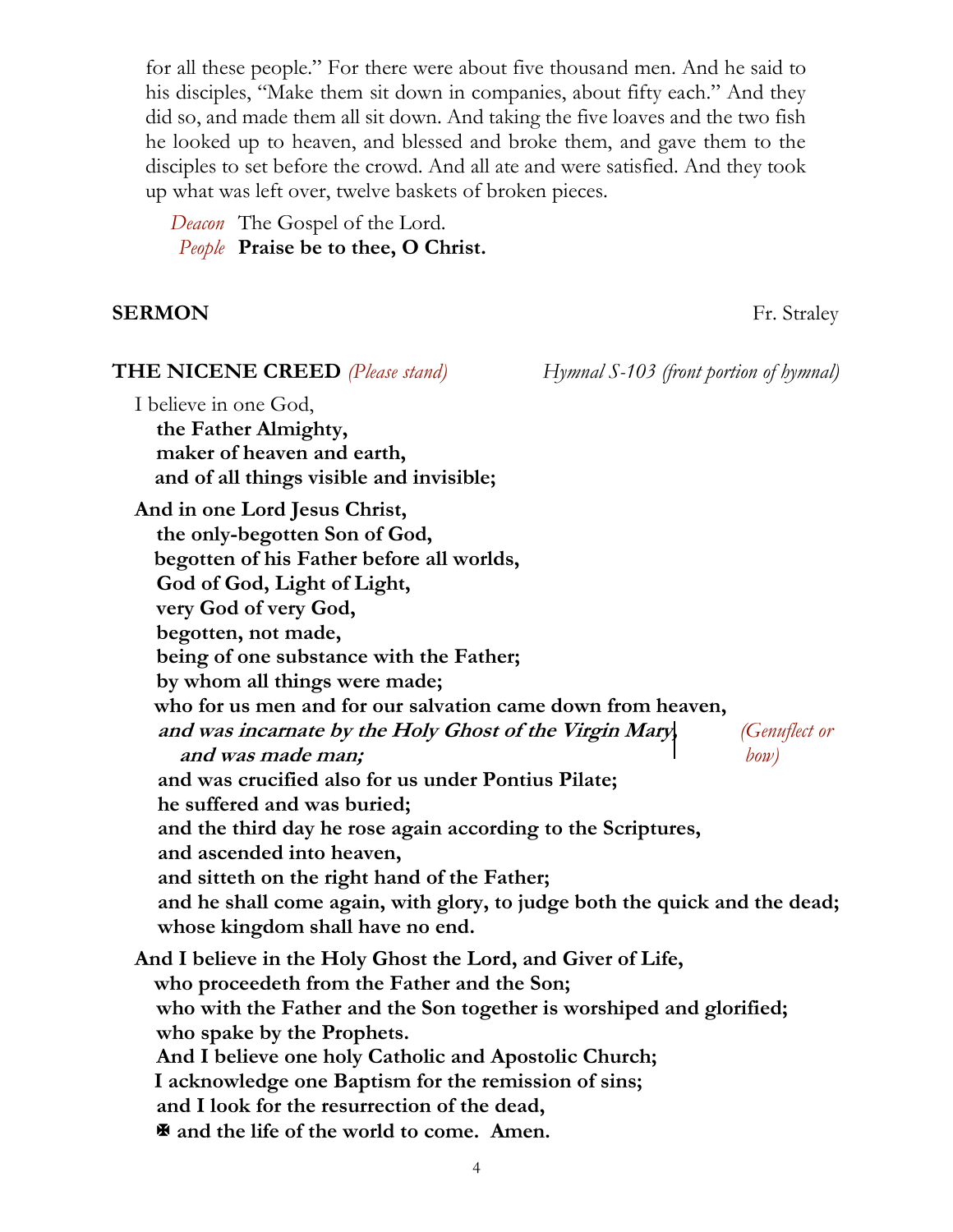# **PRAYERS OF THE PEOPLE** – **FORM VI** *(Please remain standing)*

In peace, we pray to thee, Lord God.

#### *Silence*

For all people in their daily life and work; **For our families, friends, and neighbors, and for those who are alone.**

For this community, the nation, and the world; **For all who work for justice, freedom, and peace.**

For the just and proper use of thy creation; **For the victims of hunger, fear, injustice, and oppression.**

For all who are in danger, sorrow, or any kind of trouble; **For those who minister to the sick, the friendless, and the needy.**

For the peace and unity of the Church of God; **For all who proclaim the Gospel, and all who seek the Truth.**

For Justin, Archbishop of Canterbury, Michael, our Presiding Bishop, and Nicholas, our Bishop; and for all bishops and other ministers; **For all who serve God in his Church.**

For the special needs and concerns of this congregation, remembering especially those who have commended themselves to our prayers.

# *Silence*

Hear us, Lord; **For thy mercy is great.**

We thank thee, O Lord, for all the blessings of this life.

# *Silence*

We will exalt thee, O God our King; **And praise thy Name for ever and ever.**

We pray for  $\mathcal{F}$  all who have died, that they may have a place in thine eternal kingdom.

# *Silence*

Lord, let your loving-kindness be upon them; **Who put their trust in thee.**

We pray to thee also for the forgiveness of our sins.

*Please kneel as you are able. Silence is kept.*

**Have mercy upon us, most merciful Father; in thy compassion forgive us our sins, known and unknown, things done and left undone; and so uphold us by thy Spirit that we may live and serve thee in newness of life,**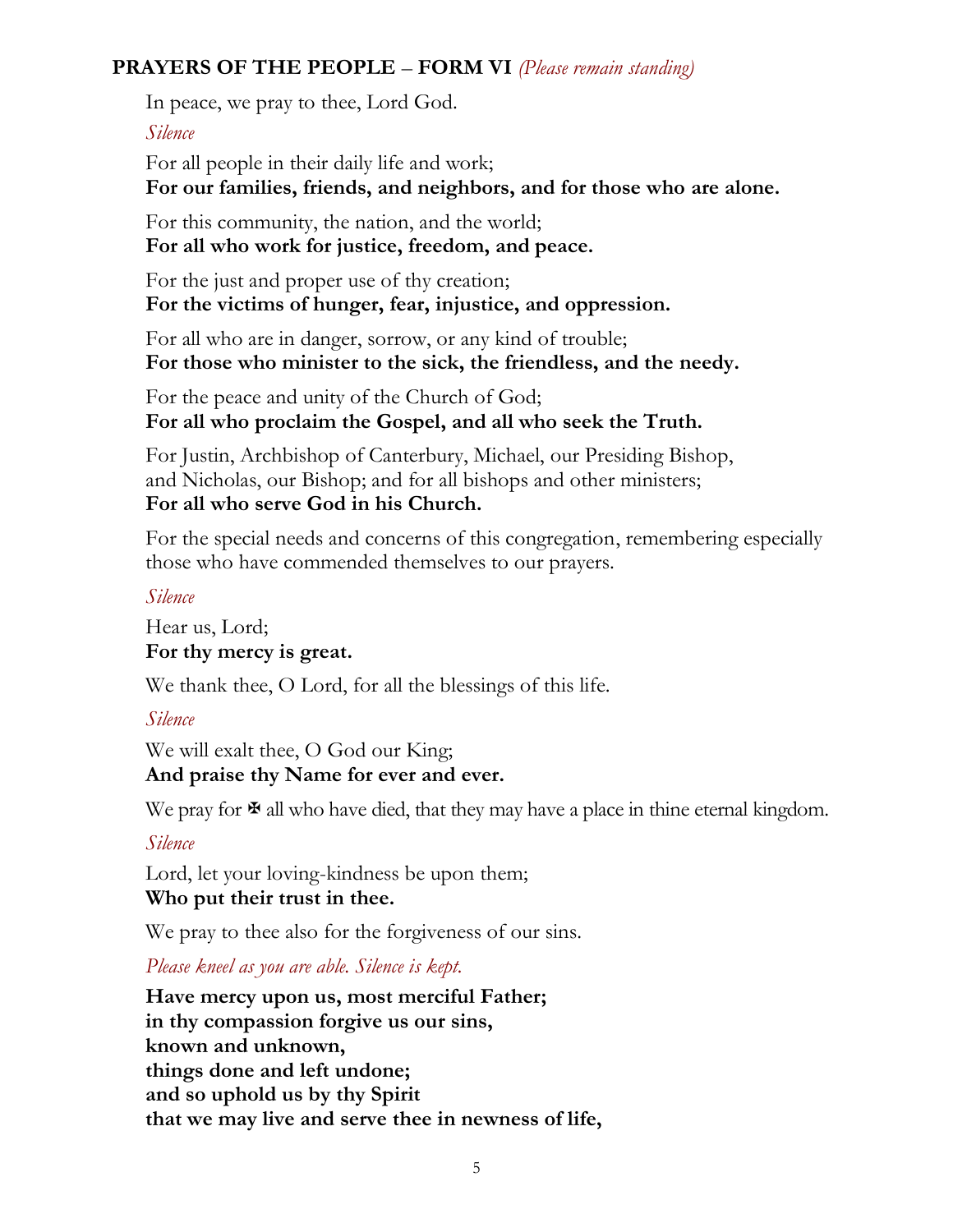**to the honor and glory of thy Name; through Jesus Christ our Lord. Amen.**

# **ABSOLUTION**

# *The Celebrant stands and says*

Almighty God, our heavenly Father, who of his great mercy hath promised forgiveness of sins to all those who with hearty repentance and true faith turn unto him, have mercy upon you,  $\mathbf{\Psi}$  pardon and deliver you from all your sins, confirm and strengthen you in all goodness, and bring you to everlasting life; through Jesus Christ our Lord. **Amen.**

# **THE PEACE**

*Celebrant* The Peace of the Lord be always with you. *People* **And with thy spirit.**

*Announcements may be made. The People are seated for the offertory.*

# **THE LITURGY OF THE EUCHARIST**

# **OFFERTORY ANTIPHON** – *Portas caeli* **Tone II** Tone II

The Lord opened the doors of heaven; he rained down manna also upon them for to eat, and gave them food from heaven: so man did eat angels' food, alleluia.

Lully, lullay, lully, lullay, The faucon hath borne my make away.

He bare him up, he bare him down, He bare him into an orchard brown.

In that orchard ther was an hall That was hanged with purple and pall.

And in that hall ther was a bed: It was hanged with gold so red.

#### **MOTET –** *Corpus Christi Peter Warlock (1894 – 1930)*

And in that bed ther lith a knight, His woundes bleeding by day and night.

By that beddes side ther kneeleth a may, And she weepeth both night and day.

And by that beddes side ther standeth a stoon:

Corpus Christi writen thereon.

 *Balliol manuscript Anonymous, 1504*

*All stand for the hymn during which the offering is brought forward and the altar and people censed.*

**HYMN 331 –** "Now, my tongue, the mystery telling" *Grafton*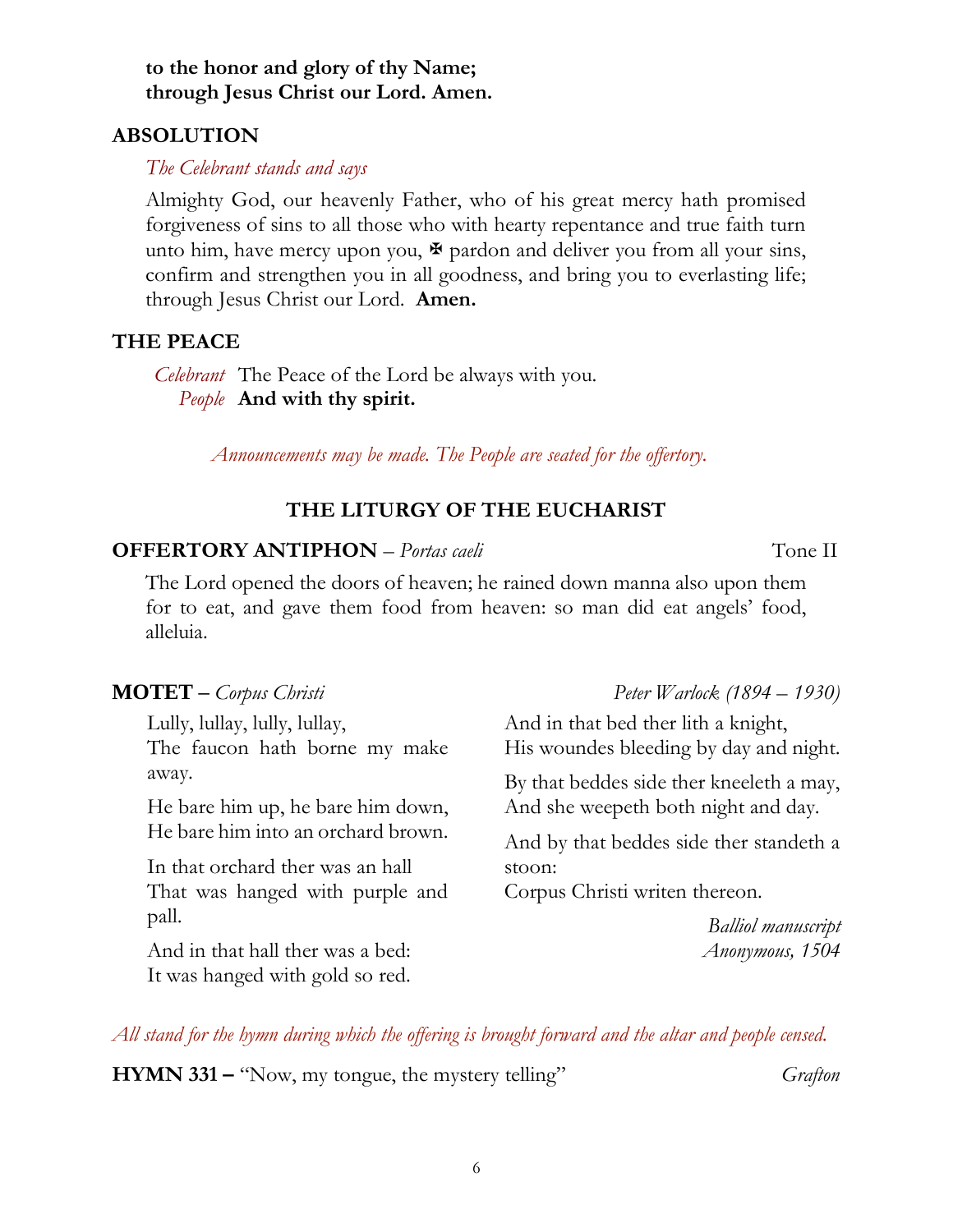#### **ORATE, FRATRES ET SORORES**

- *Celebrant* Pray, brothers and sisters, that this my sacrifice and yours may be acceptable to God, the Father Almighty.
	- *People* **May the Lord receive this Sacrifice at thy hands, to the praise and glory of his Name, both to our benefit, and that of all his holy Church.**

#### **SURSUM CORDA & PREFACE**

| Celebrant The Lord be with you.                 |
|-------------------------------------------------|
| People And with thy spirit.                     |
| <i>Celebrant</i> Lift up your hearts.           |
| <i>People</i> We lift them up unto the Lord.    |
| Celebrant Let us give thanks unto our Lord God. |
| People It is meet and right so to do.           |

It is very meet, right, and our bounden duty, that we should at all times, and in all places, give thanks unto thee, O Lord, holy Father, almighty, everlasting God; because in the mystery of the Word made flesh, thou hast caused a new light to shine in our hearts, to give the knowledge of thy glory in the face of thy Son Jesus Christ our Lord. Therefore with Angels and Archangels, and with all the company of heaven, we laud and magnify thy glorious Name; evermore praising thee, and saying,

#### **SANCTUS ET BENEDICTUS**

Sanctus, Sanctus, Sanctus, Domine Deus Sabaoth: Pleni sunt caeli et terra gloria tua. Hosanna in excelsis. Benedictus qui venit in nomine Domini. Hosanna in excelsis.

*Holy, holy, holy, Lord God of Hosts: Heaven and earth are full of thy Glory. Glory be to thee, O Lord Most High. Blessed is he that cometh in the name of the Lord. Hosanna in the highest.*

#### **EUCHARISTIC PRAYER II** *(Please kneel if you are able to do so)*

All glory be to thee, O Lord our God, for that thou didst create heaven and earth, and didst make us in thine own image; and, of thy tender mercy, didst give thine only Son Jesus Christ to take our nature upon him, and to suffer death upon the cross for our redemption. He made there a full and perfect sacrifice for the whole world; and did institute, and in his holy Gospel command us to continue, a perpetual memory of that his precious death and sacrifice, until his coming again.

For in the night in which he was betrayed, he took bread; and when he had given thanks to thee, he broke it, and gave it to his disciples, saying, "Take, eat,

> THIS IS MY BODY, WHICH IS GIVEN FOR YOU. Do this in remembrance of me."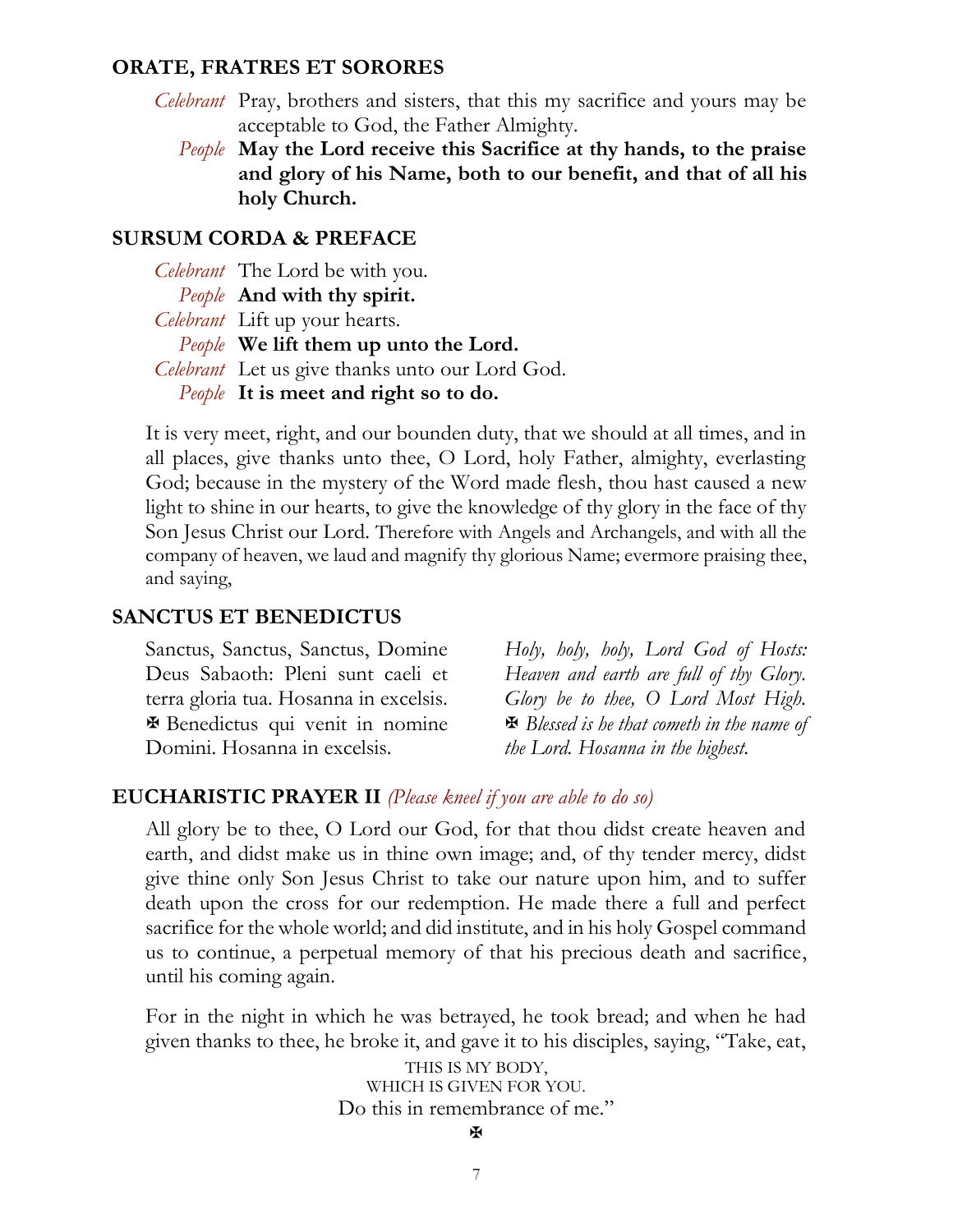Likewise, after supper, he took the cup; and when he had given thanks, he gave it to them, saying, "Drink this, all of you;

FOR THIS IS MY BLOOD OF THE NEW COVENANT WHICH IS SHED FOR YOU, AND FOR MANY, FOR THE REMISSION OF SINS. Do this, as oft as ye shall drink it, in remembrance of me."

ж

Wherefore, O Lord and heavenly Father, we thy people do celebrate and make, with these thy holy gifts which we now offer unto thee, the memorial thy Son hath commanded us to make; having in remembrance his blessed passion and precious death, his mighty resurrection and glorious ascension; and looking for his coming again with power and great glory.

And we most humbly beseech thee, O merciful Father, to hear us, and, with thy Word and Holy Spirit, to bless and sanctify these gifts of bread and wine, that they may be unto us the Body and Blood of thy dearly-beloved Son Jesus Christ.

And we earnestly desire thy fatherly goodness to accept this our sacrifice of praise and thanksgiving, whereby we offer and present unto thee, O Lord, our selves, our souls and bodies. Grant, we beseech thee, that all who partake of this Holy Communion may worthily receive the most precious Body and Blood of thy Son Jesus Christ, and be filled with thy  $\mathcal{F}$  grace and heavenly benediction; and also that we and all thy whole Church may be made one body with him, that he may dwell in us, and we in him; through the same Jesus Christ our Lord;

 By whom, and with whom, and in whom, in the unity of the Holy Ghost all honor and glory be unto thee, O Father Almighty, world without end. **Amen**.

# **THE LORD'S PRAYER**

And now as our Savior Christ hath taught us, we are bold to say

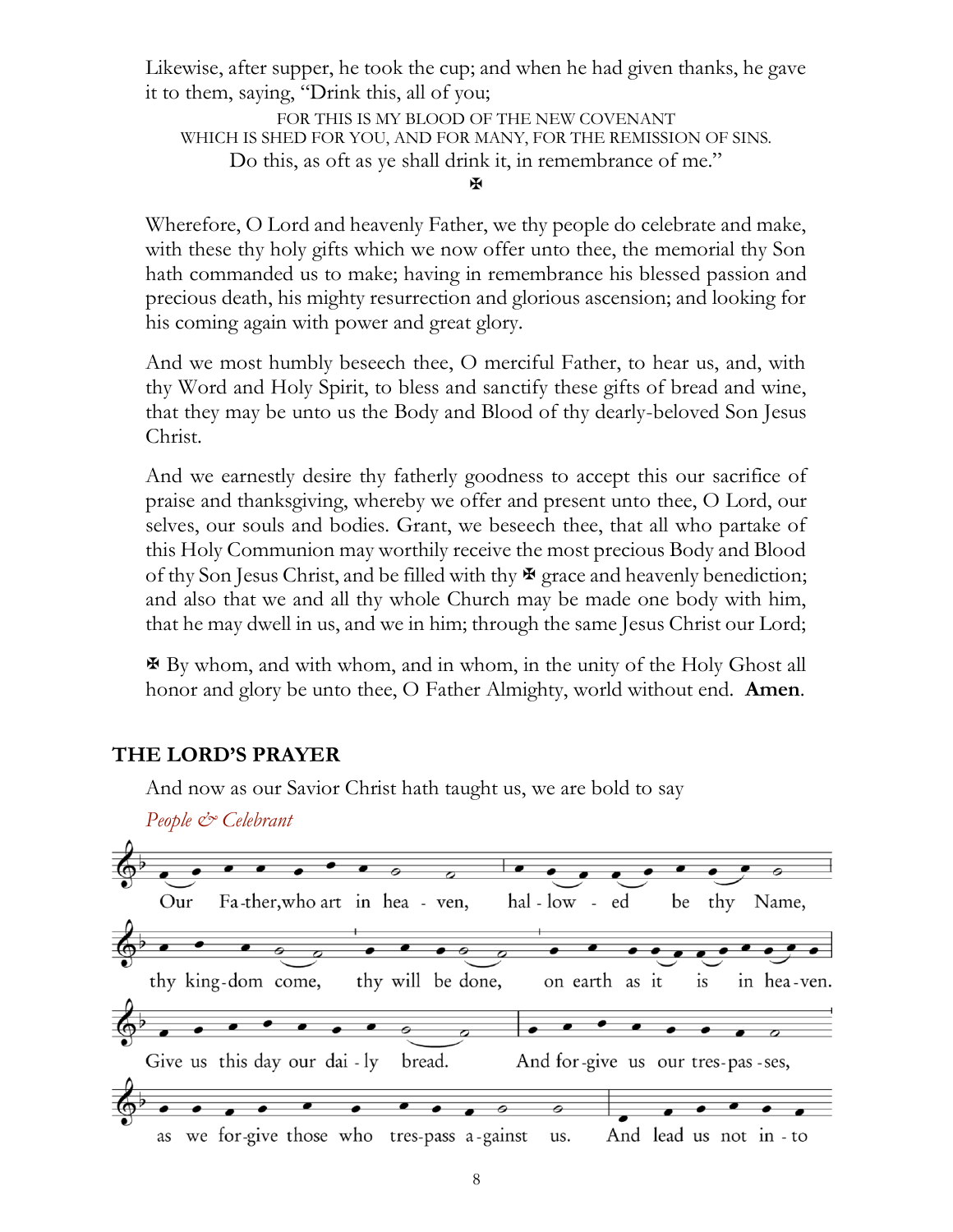

# **THE BREAKING OF THE BREAD**

*Celebrant* Christ our Passover is sacrificed for us: *People* **Therefore let us keep the feast.**

#### **AGNUS DEI**

Agnus Dei, qui tollis peccata mundi, Miserere nobis. Agnus Dei, qui tollis peccata mundi, Miserere nobis. Agnus Dei, qui tollis peccata mundi, Dona nobis pacem.

*O Lamb of God, that takest away the sins of the world, have mercy upon us. O Lamb of God, that takest away the sins of the world, have mercy upon us. O Lamb of God, that takest away the sins of the world, grant us thy peace.*

#### **PRAYER OF HUMBLE ACCESS**

We do not presume **to come to this thy Table, O merciful Lord, trusting in our own righteousness, but in thy manifold and great mercies. We are not worthy so much as to gather up the crumbs under thy Table. But thou art the same Lord whose property is always to have mercy. Grant us therefore, gracious Lord, so to eat the Flesh of thy dear Son Jesus Christ, and to drink his Blood, that our sinful bodies may be made clean by his Body, and our souls washed through his most precious Blood, and that we may evermore dwell in him, and he in us. Amen.**

#### **THE INVITATION – ECCE AGNUS DEI**

- *Celebrant* Behold the Lamb of God; behold him that taketh away the sin of the world.
	- *People* **Lord, I am not worthy that thou shouldest come under my roof: but speak the word only, and my soul shall be healed.**

#### **COMMUNION ANTIPHON –** *Hoc corpus*Tone I

This is my body, which is broken for you; this cup is the new testament in my blood, saith the Lord: this do ye, as oft as ye take it, in remembrance of me, alleluia.

#### **THE ADMINISTRATION OF HOLY COMMUNION**

*Please come forward to the altar rail and then return to your pew via the passageway on the right. If you are unable to come forward, communion can be brought to you in your pew. All*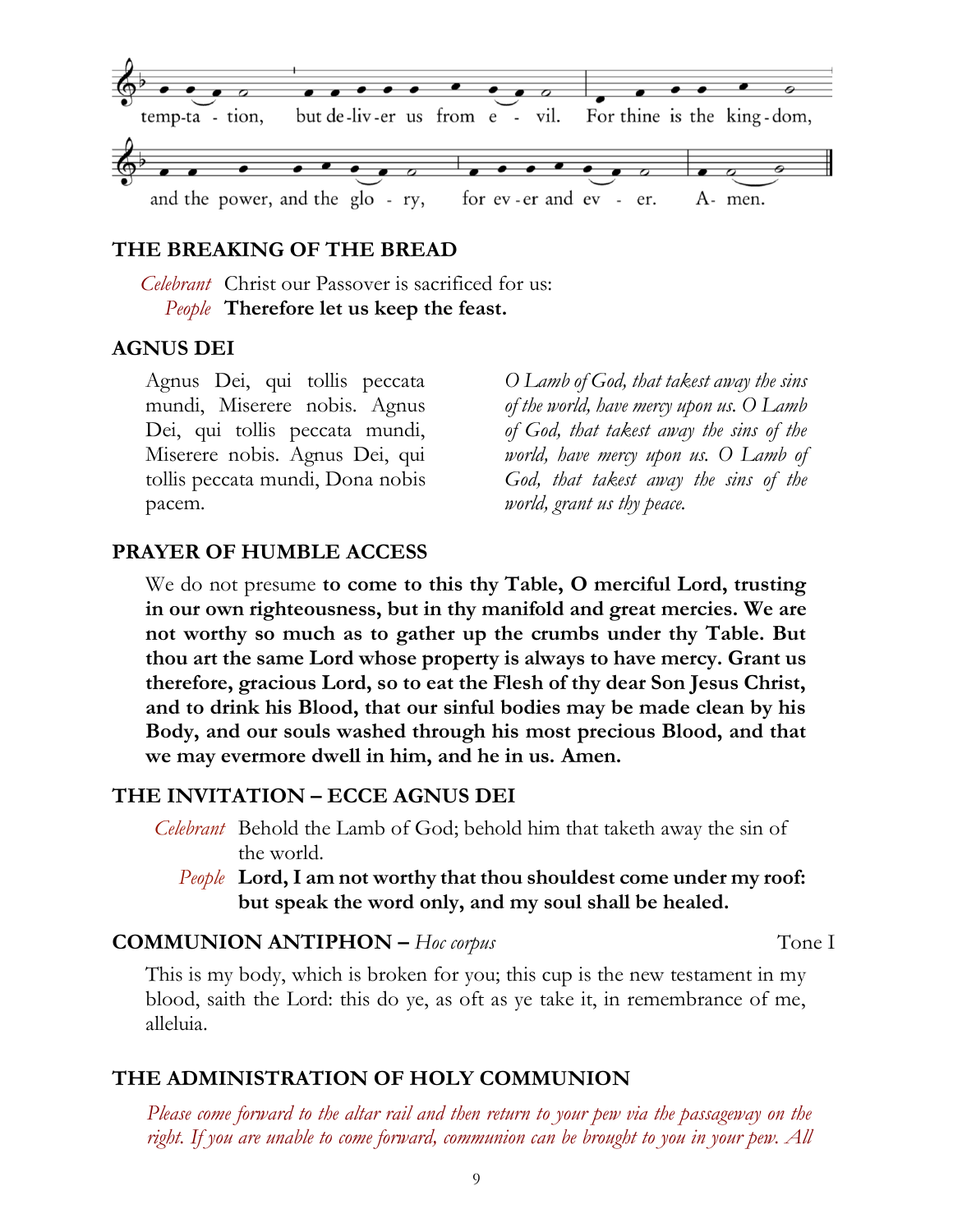*baptized Christians are welcome to receive the Eucharist at the Lord's Table. Gluten-free wafers are available. If you are not receiving, you are invited to come forward for a blessing (indicated by crossing your arms over your chest). If you have not been baptized and find yourself drawn to Jesus Christ and life in him, please let one of our clergy know. We would be honored to have a conversation with you about baptism or answer any other questions. Baptism and life in the Body of Christ is open to all.*

**HYMN –** "Sweet Sacrament Divine" *Divine Mysteries*



- 1 SWEET Sacrament divine, Hid in thine earthly home, Lo, round thy lowly shrine, With suppliant hearts we come; Jesu, to thee our voice we raise In songs of love and heartfelt praise: Sweet Sacrament divine. Sweet Sacrament divine.
- 3 Sweet Sacrament of rest, Ark from the ocean's roar, Within thy shelter blest Soon may we reach the shore; Save us, for still the tempest raves, Save, lest we sink beneath the waves: Sweet Sacrament of rest. Sweet Sacrament of rest.
- 2 Sweet Sacrament of peace, Dear home for every heart, Where restless yearnings cease And sorrows all depart; There in thine ear all trustfully We tell our tale of misery: Sweet Sacrament of peace. Sweet Sacrament of peace.
- 4 Sweet Sacrament divine, Earth's light and jubilee, In thy far depths doth shine The Godhead's majesty; Sweet light, so shine on us, we pray That earthly joys may fade away: Sweet Sacrament divine. Sweet Sacrament divine.

FRANCIS STANFIELD 1835 - 1914

#### **THE CLOSING RITE**

#### **POST-COMMUNION PRAYER** *Please kneel as you are able.*

Let us pray: Almighty and everliving God, **we most heartily thank thee for that thou dost feed us, in these holy mysteries, with the spiritual food of the most precious Body and Blood of thy Son our Savior Jesus Christ; and dost assure us thereby of thy favor and goodness towards us; and that we are very members incorporate in the mystical body of thy Son, the blessed company of all faithful people; and are also heirs, through**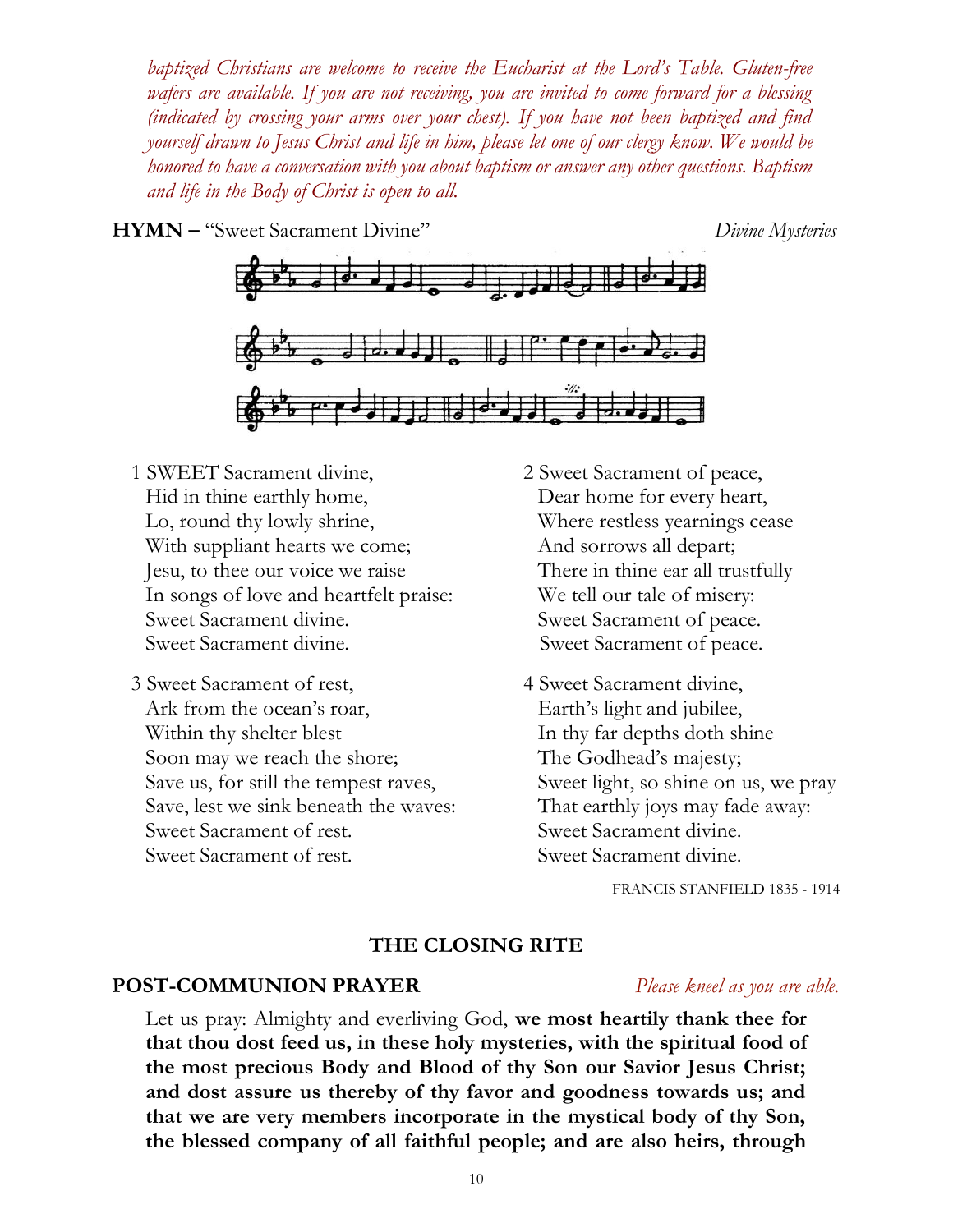**hope, of thy everlasting kingdom. And we humbly beseech thee, O heavenly Father, so to assist us with thy grace, that we may continue in that holy fellowship, and do all such good works as thou hast prepared for us to walk in; through Jesus Christ our Lord, to whom with thee and the Holy Ghost, be all honor and glory, world without end. Amen.**

# **PROCESSION OF THE BLESSED SACRAMENT**

*Please remain kneeling as you are able.*

**HYMN –** "Lord, enthroned in heavenly splendor" *St. Helen*

George Martin 1844 - 1916



- 1 LORD, enthroned in heavenly splendor, First-begotten from the dead, Thou alone, our strong defender, Liftest up thy people's head. Alleluya, alleluya, Jesu, true and living Bread.
- 3 Though the lowliest form doth veil thee As of old in Bethlehem, Here as there thine angels hail thee, Branch and Flower of Jesse's stem. Alleluya, alleluya, We in worship join with them.
- 2 Here our humblest homage pay we; Here in loving reverence bow; Here for Faith's discernment pray we, Lest we fail to know thee now. Alleluya, alleluya, Thou art here, we ask not how.
- 4 Paschal Lamb, thine Offering, finished Once for all when thou wast slain, In its fullness undiminished Shall for evermore remain, Alleluya, alleluya, Cleansing souls from every stain.
- 5 Life-imparting heavenly Manna, Stricken Rock with streaming side, Heaven and earth with loud hosanna Worship thee, the Lamb who died, Alleluya, alleluya, Risen, ascended, glorified.

G. H. BOURNE 1840 - 1925

# **BENEDICTION OF THE BLESSED SACRAMENT**

*Priest* Thou gavest them bread from heaven;

*Answer* **Containing in itself all sweetness.**

*Priest* Let us pray.

O God, who in this wonderful Sacrament hast left us a Memorial of thy Passion: Grant us, we beseech thee, so to venerate the Sacred Mysteries of thy Body and